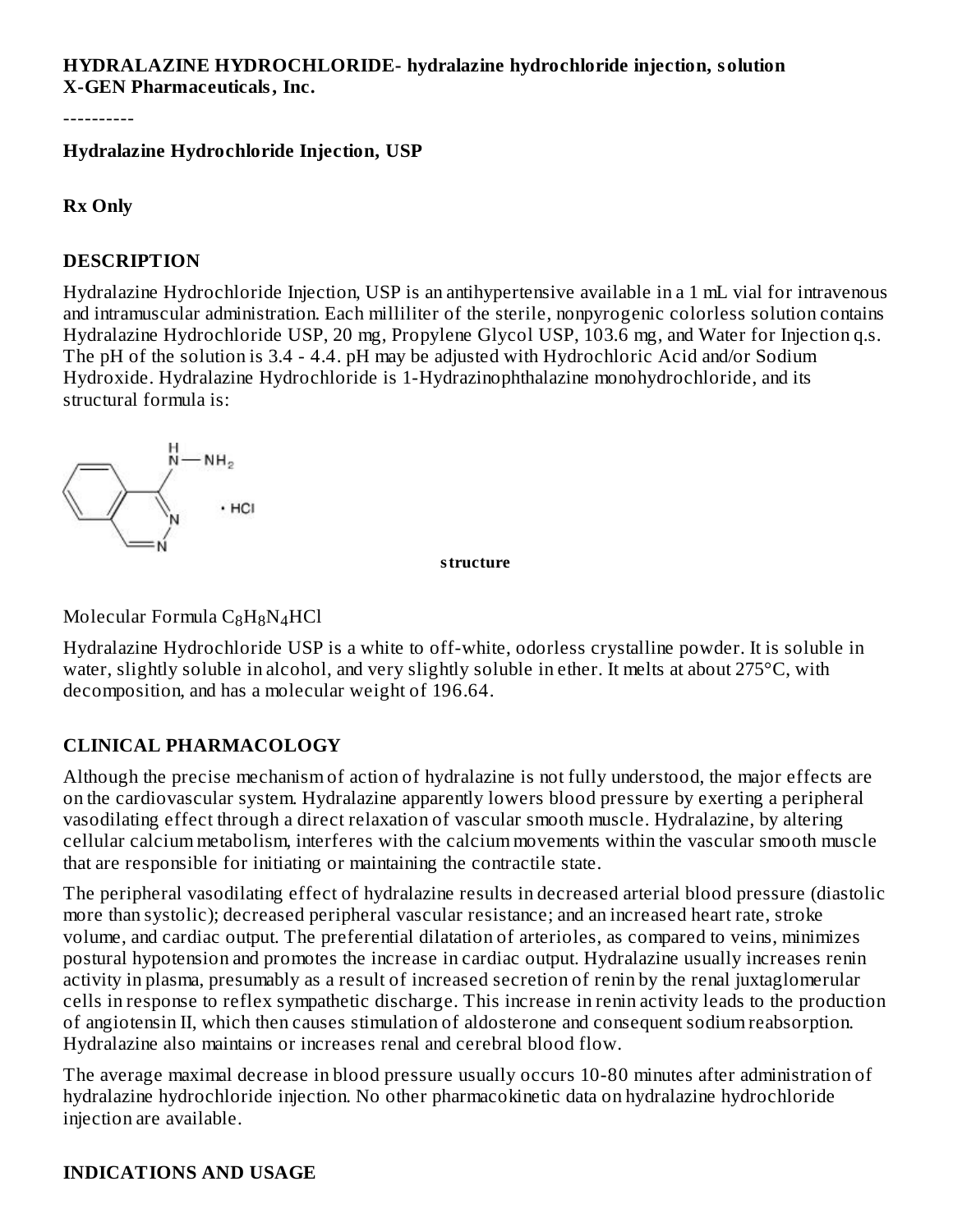Severe essential hypertension when the drug cannot be given orally or when there is an urgent need to lower blood pressure.

# **CONTRAINDICATIONS**

Hypersensitivity to hydralazine; coronary artery disease; mitral valvular rheumatic heart disease.

# **WARNINGS**

In a few patients hydralazine may produce a clinical picture simulating systemic lupus erythematosus including glomerulonephritis. In such patients hydralazine should be discontinued unless the benefit-torisk determination requires continued antihypertensive therapy with this drug. Symptoms and signs usually regress when the drug is discontinued but residua have been detected many years later. Longterm treatment with steroids may be necessary. (See **PRECAUTIONS, Laboratory Tests.**)

# **PRECAUTIONS**

## **General**

Myocardial stimulation produced by hydralazine can cause anginal attacks and ECG changes of myocardial ischemia. The drug has been implicated in the production of myocardial infarction. It must, therefore, be used with caution in patients with suspected coronary artery disease.

The "hyperdynamic" circulation caused by hydralazine may accentuate specific cardiovascular inadequacies. For example, hydralazine may increase pulmonary artery pressure in patients with mitral valvular disease. The drug may reduce the pressor responses to epinephrine. Postural hypotension may result from hydralazine but is less common than with ganglionic blocking agents. It should be used with caution in patients with cerebral vascular accidents.

In hypertensive patients with normal kidneys who are treated with hydralazine, there is evidence of increased renal blood flow and a maintenance of glomerular filtration rate. In some instances where control values were below normal, improved renal function has been noted after administration of hydralazine. However, as with any antihypertensive agent, hydralazine should be used with caution in patients with advanced renal damage.

Peripheral neuritis, evidenced by paresthesia, numbness, and tingling, has been observed. Published evidence suggests an antipyridoxine effect, and that pyridoxine should be added to the regimen if symptoms develop.

# **Laboratory Tests**

Complete blood counts and antinuclear antibody titer determinations are indicated before and periodically during prolonged therapy with hydralazine even though the patient is asymptomatic. These studies are also indicated if the patient develops arthralgia, fever, chest pain, continued malaise, or other unexplained signs or symptoms.

A positive antinuclear antibody titer requires that the physician carefully weigh the implications of the test results against the benefits to be derived from antihypertensive therapy with hydralazine hydrochloride.

Blood dyscrasias, consisting of reduction in hemoglobin and red cell count, leukopenia, agranulocytosis, and purpura, have been reported. If such abnormalities develop, therapy should be discontinued.

# **Drug Interactions**

MAO inhibitors should be used with caution in patients receiving hydralazine.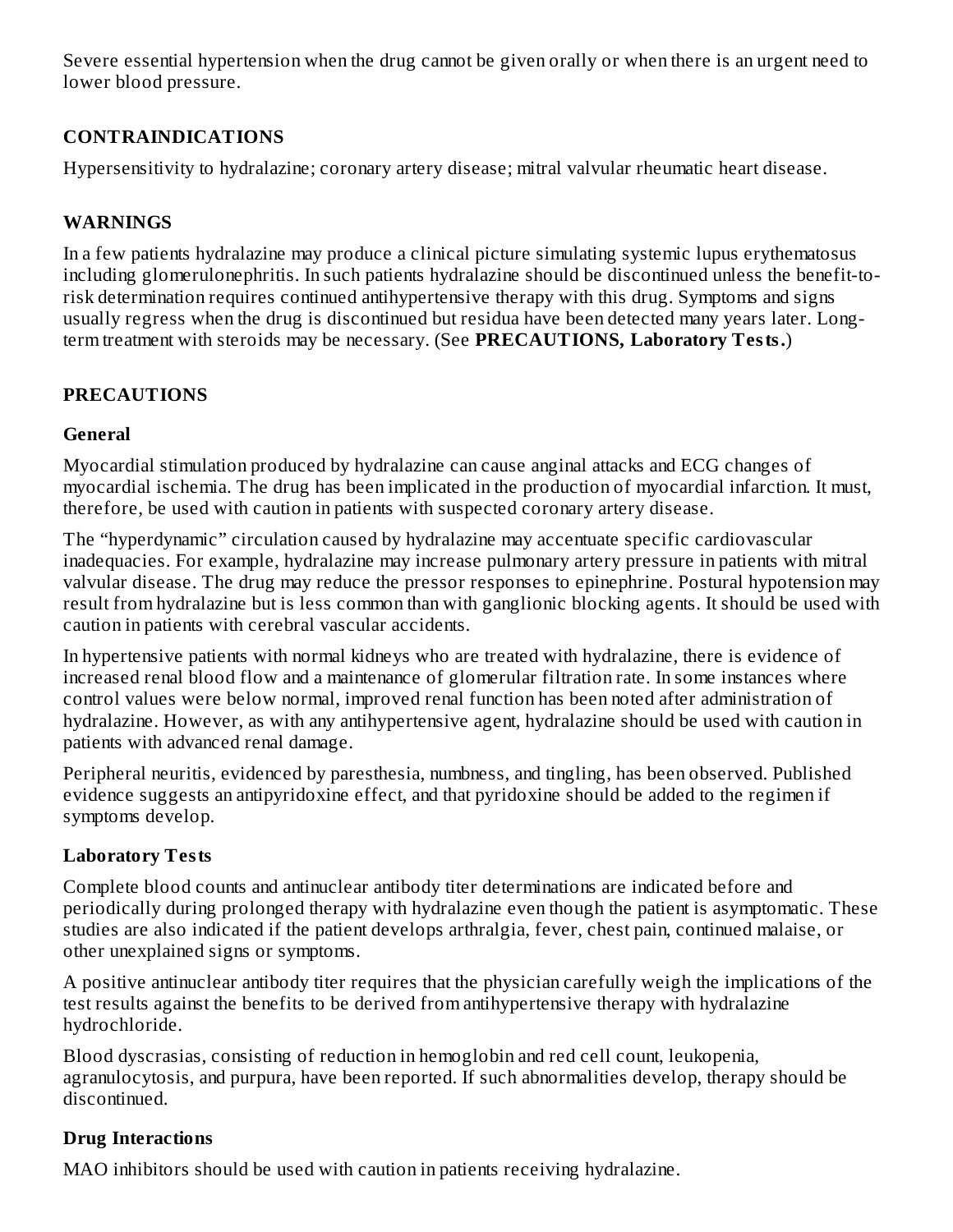When other potent parenteral antihypertensive drugs, such as diazoxide, are used in combination with hydralazine, patients should be continuously observed for several hours for any excessive fall in blood pressure. Profound hypotensive episodes may occur when diazoxide injection and hydralazine injection are used concomitantly.

### **Carcinogenesis, Mutagenesis, Impairment of Fertility**

In a lifetime study in Swiss albino mice, there was a statistically significant increase in the incidence of lung tumors (adenomas and adenocarcinomas) of both male and female mice given hydralazine continuously in their drinking water at a dosage of about 250 mg/kg per day (about 80 times the maximum recommended human dose). In a 2-year carcinogenicity study of rats given hydralazine by gavage at dose levels of 15, 30, and 60 mg/kg/day (approximately 5 to 20 times the recommended human daily dosage), microscopic examination of the liver revealed a small, but statistically significant, increase in benign neoplastic nodules in male and female rats from the high-dose group and in female rats from the intermediate-dose group. Benign interstitial cell tumors of the testes were also significantly increased in male rats from the high-dose group. The tumors observed are common in aged rats and a significantly increased incidence was not observed until 18 months of treatment. Hydralazine was shown to be mutagenic in bacterial systems (Gene Mutation and DNA Repair) and in one of two rats and one rabbit hepatocyte *in vitro* DNA repair studies. Additional *in vivo* and *in vitro* studies using lymphoma cells, germinal cells, and fibroblasts from mice, bone marrow cells from chinese hamsters and fibroblasts from human cell lines did not demonstrate any mutagenic potential for hydralazine.

The extent to which these findings indicate a risk to man is uncertain. While long-term clinical observation has not suggested that human cancer is associated with hydralazine use, epidemiologic studies have so far been insufficient to arrive at any conclusions.

### **Pregnancy**

## Teratogenic Effects

Pregnancy Category C: Animal studies indicate that hydralazine is teratogenic in mice at 20-30 times the maximum daily human dose of 200-300 mg and possibly in rabbits at 10-15 times the maximum daily human dose, but that it is nonteratogenic in rats. Teratogenic effects observed were cleft palate and malformations of facial and cranial bones.

There are no adequate and well-controlled studies in pregnant women. Although clinical experience does not include any positive evidence of adverse effects on the human fetus, hydralazine should be used during pregnancy only if the expected benefit justifies the potential risk to the fetus.

## **Nursing Mothers**

Hydralazine has been shown to be excreted in breast milk.

## **Pediatric Us e**

Safety and effectiveness in pediatric patients have not been established in controlled clinical trials, although there is experience with the use of hydralazine hydrochloride in children. The usual recommended parenteral dosage, administered intramuscularly or intravenously, is 1.7-3.5 mg/kg of body weight daily, divided into four to six doses.

## **ADVERSE REACTIONS**

Adverse reactions with hydralazine hydrochloride are usually reversible when dosage is reduced. However, in some cases it may be necessary to discontinue the drug.

The following adverse reactions have been observed, but there has not been enough systematic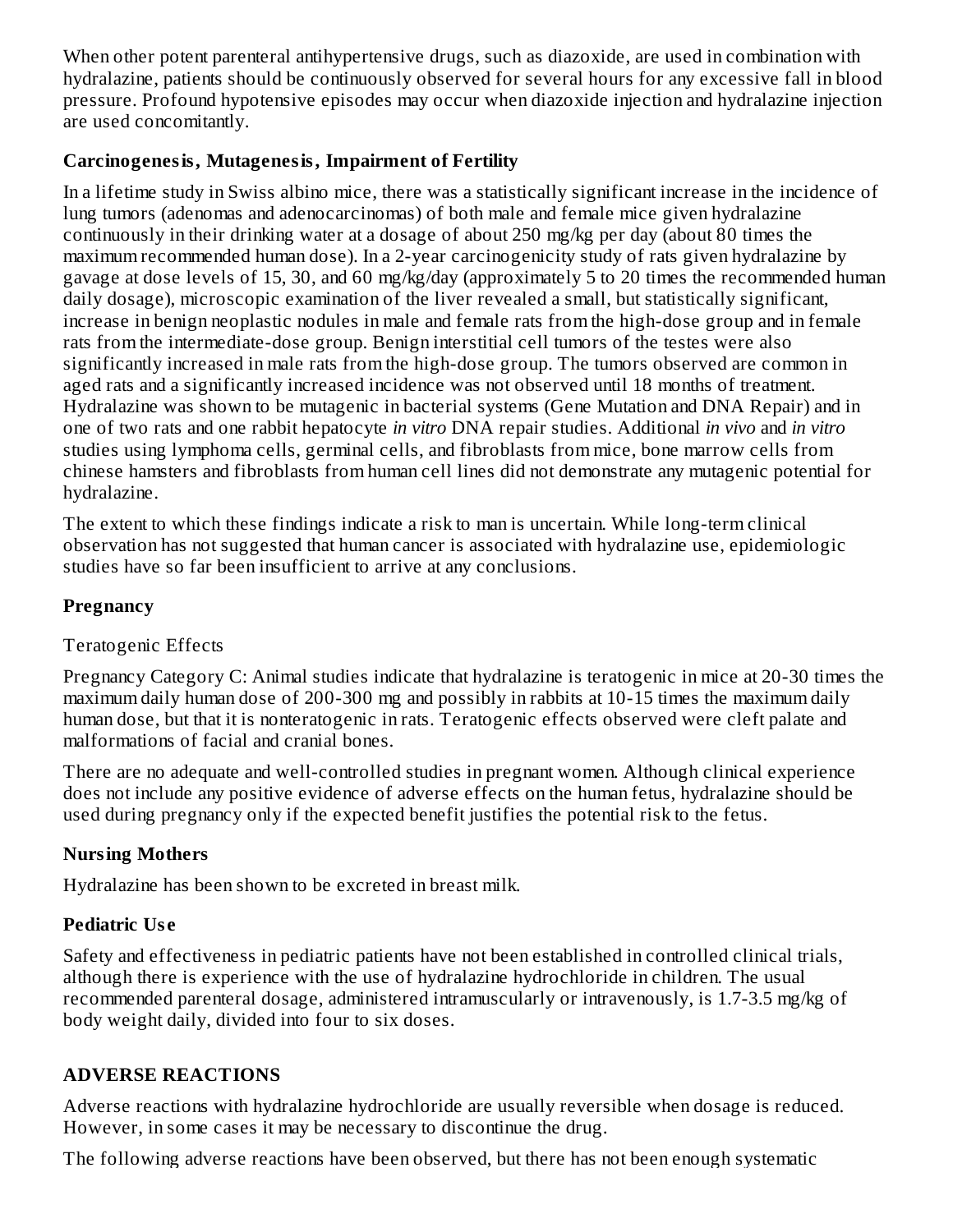collection of data to support an estimate of their frequency.

### **Common:**

Headache, anorexia, nausea, vomiting, diarrhea, palpitations, tachycardia, angina pectoris.

# **Less Frequent:**

*Digestive:* constipation, paralytic ileus.

*Cardiovascular:* hypotension, paradoxical pressor response, edema.

*Respiratory:* dyspnea.

*Neurologic:* peripheral neuritis, evidenced by paresthesia, numbness, and tingling; dizziness; tremors; muscle

cramps; psychotic reactions characterized by depression, disorientation, or anxiety. *Genitourinary:* difficulty in urination.

*Hematologic:* blood dyscrasias, consisting of reduction in hemoglobin and red cell count, leukopenia, agranulocytosis, purpura; lymphadenopathy; splenomegaly.

*Hypersensitive Reactions:* rash, urticaria, pruritus, fever, chills, arthralgia, eosinophilia, and, rarely, hepatitis.

*Other:*nasal congestion, flushing, lacrimation, conjunctivitis.

# **OVERDOSAGE**

# **Acute Toxicity:**

No deaths due to acute poisoning have been reported. Highest known dose survived: adults, 10 g orally. Oral  $LD_{50}$  in rats: 173 and 187 mg/kg.

## **Signs and Symptoms:**

Signs and symptoms of overdosage include hypotension, tachycardia, headache, and generalized skin flushing.

Complications can include myocardial ischemia and subsequent myocardial infarction, cardiac arrhythmia, and profound shock.

## **Treatment:**

There is no specific antidote.

Support of the cardiovascular system is of primary importance. Shock should be treated with plasma expanders. If possible, vasopressors should not be given, but if a vasopressor is required, care should be taken not to precipitate or aggravate cardiac arrhythmia. Tachycardia responds to beta blockers. Digitalization may be necessary, and renal function should be monitored and supported as required.

No experience has been reported with extracorporeal or peritoneal dialysis.

# **DOSAGE AND ADMINISTRATION**

When there is urgent need, therapy in the hospitalized patient may be initiated intramuscularly or as a rapid intravenous bolus injection directly into the vein. Hydralazine hydrochloride injection should be used only when the drug cannot be given orally. The usual dose is 20-40 mg, repeated as necessary.

Certain patients (especially those with marked renal damage) may require a lower dose. Blood pressure should be checked frequently. It may begin to fall within a few minutes after injection, with the average maximal decrease occurring in 10-80 minutes. In cases where there has been increased intracranial pressure, lowering the blood pressure may increase cerebral ischemia. Most patients can be transferred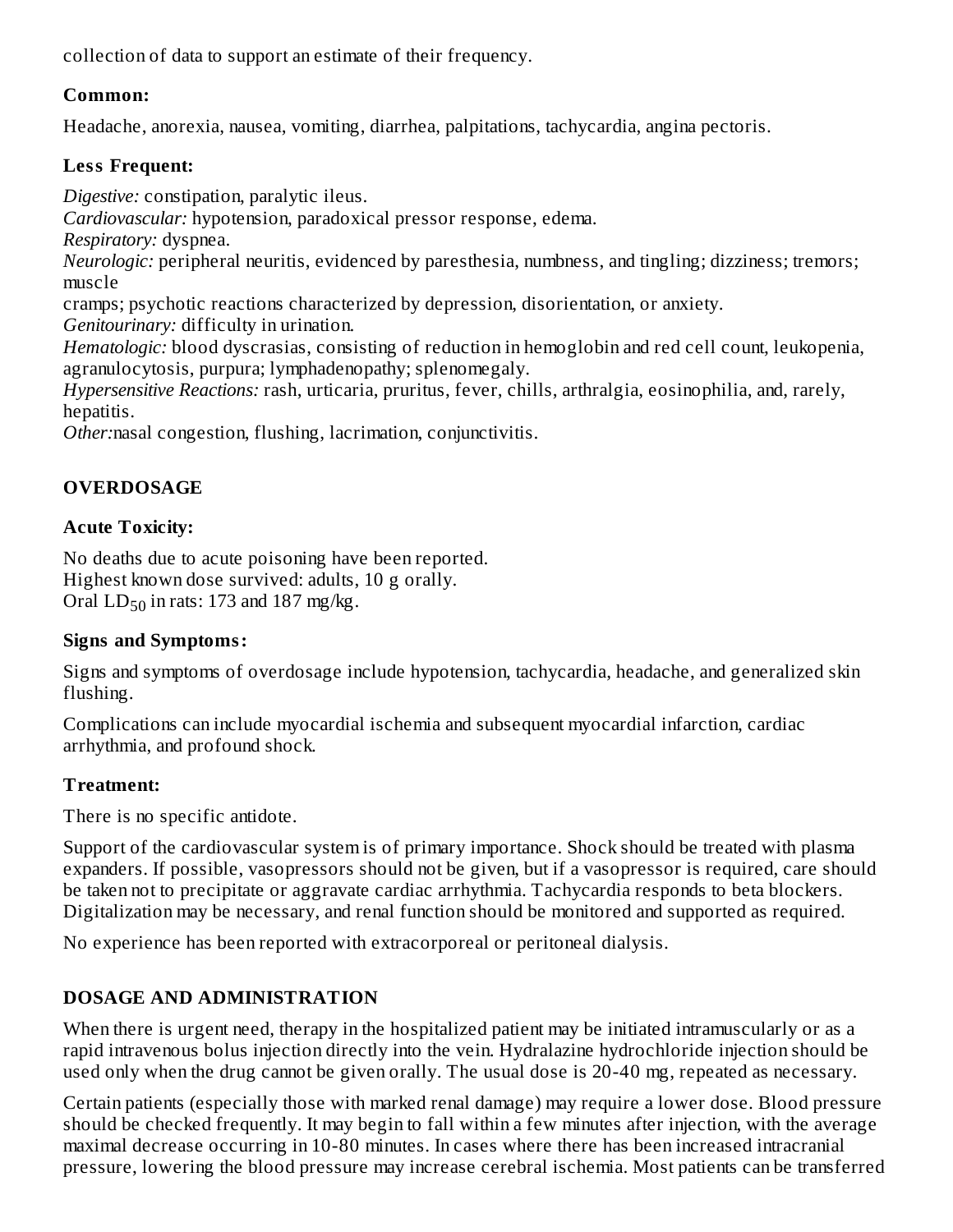to oral hydralazine hydrochloride within 24-48 hours.

The product should be used immediately after the vial is opened. It should not be added to infusion solutions. Hydralazine hydrochloride injection may discolor upon contact with metal; discolored solutions should be discarded.

Parenteral drug products should be inspected visually for particulate matter and discoloration prior to administration, whenever solution and container permit.

#### **HOW SUPPLIED**

Hydralazine Hydrochloride Injection, USP (20 mg/mL)

1 mL Single Dose Vial (NDC 39822-0500-1) Packaged in boxes of 25 (NDC 39822-0500-4)

Store at 20° to 25°C (68° to 77°F); excursions permitted to 15° to 30°C (59° to 86°F) [See USP Controlled Room Temperature].

Revised: January 2014, HYDZ-PI-01

**Manufactured for:**

**X-GEN Pharmaceuticals, Inc.**

**Big Flats, NY 14814**

#### **PRINICIPAL DISPLAY PANEL - Container**

**NDC 39822-0500-1**

**HYDRALAZINE HYDROCHLORIDE** INJECTION, USP **20 mg/mL**

**1 mL** SINGLE DOSE VIAL **FOR IM OR IV USE**

**Rx Only**

**X-Gen Pharmaceuticals, Inc. Big Flats, NY 14814**

**HYDZ-VL-00**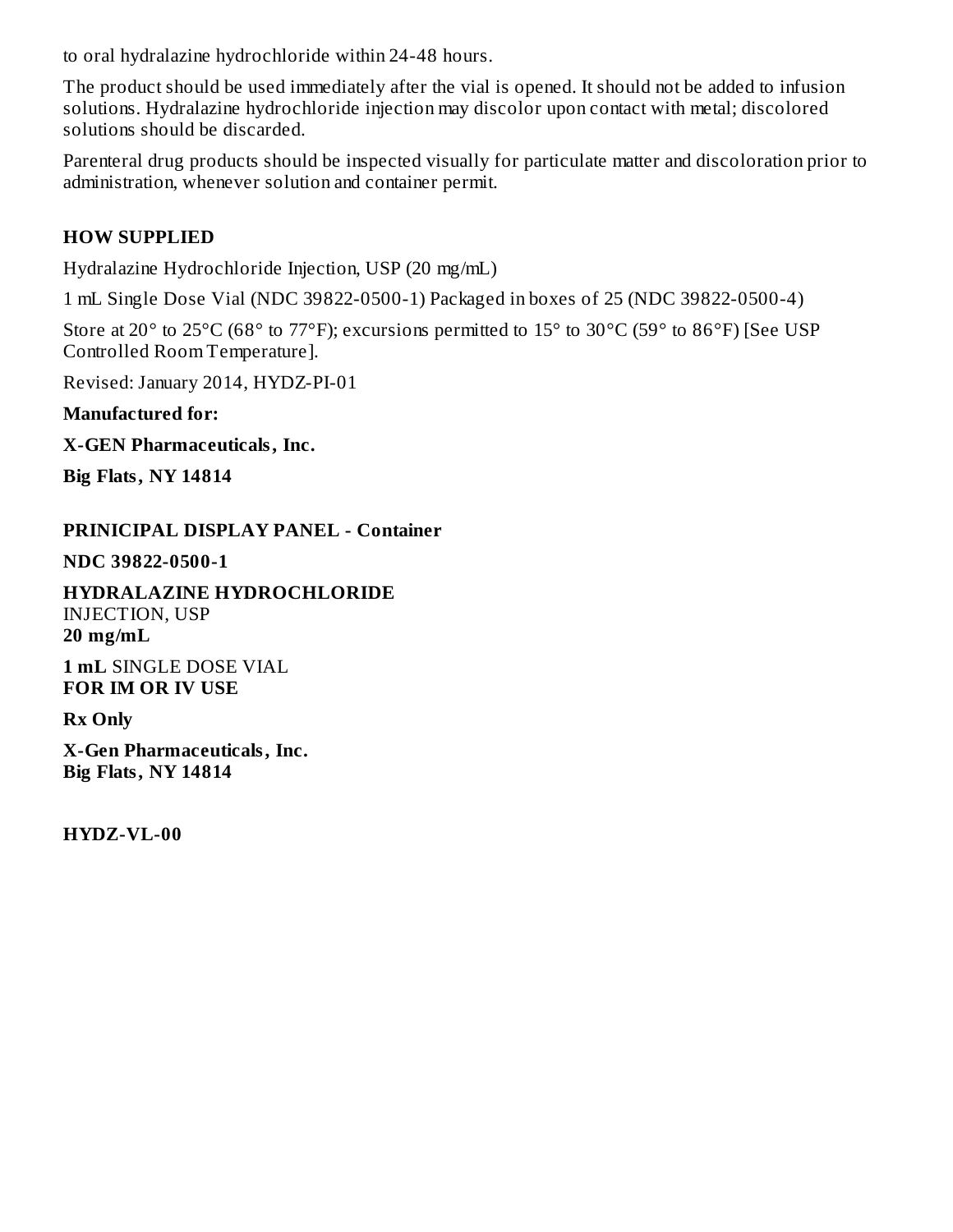

**vial**

#### **PRINCIPAL DISPLAY PANEL - Carton**

**HYDRALAZINE HYDROCHLORIDE** INJECTION, USP **20 mg/mL**

**NDC 39822-0500-4 25 X 1 mL SINGLE DOSE VIALS**

#### **FOR INTRAMUSCULAR OR INTRAVENOUS USE**

#### **Rx Only**

Each mL contains: Hydralazine Hydrochloride, USP 20 mg, Propylene Glycol, USP 103.6 mg, and Water for Injection, USP q.s. pH of the solution is 3.4 - 4.4. pH may be adjusted with Hydrochloric Acid and/or Sodium Hydroxide.

Sterile, nonpyrogenic. For emergency use only in patients unable to take oral medication.**WARNING: DISCARD UNUSED PORTION.**

Store at 20°-25°C (68°-77°F) [See USP Controlled Room Temperature]. Directions for Use: See Package Insert.

#### **X-Gen Pharmaceuticals, Inc. Big Flats, NY 14814**

#### **HYDZ-CM-01**

| NDC 39822-0500-4                                   | 25 x 1 mL Single-Dose Vials                                  | NDC 39822-0500-4                                                                                                                                                                                                                                                                                                                   | 25 x 1 mL Single-Dose Vials |  |  |  |
|----------------------------------------------------|--------------------------------------------------------------|------------------------------------------------------------------------------------------------------------------------------------------------------------------------------------------------------------------------------------------------------------------------------------------------------------------------------------|-----------------------------|--|--|--|
| hydrALAZINE<br><b>HYDROCHLORIDE INJECTION, USP</b> |                                                              | Each mL contains: Hydralazine Hydrochloride, USP 20 mg, Propylene Glycol, USP 103.6 mg, and<br>Water for Injection, USP, q,s, pH of the solution is 3.4 to 4.4; pH may be adjusted with<br>hydrochloric acid and/or sodium hydroxide. Sterile, nonpyrogenic. For emergency use only in<br>patients unable to take oral medication. |                             |  |  |  |
|                                                    | $20$ mg/mL<br><b>FOR INTRAVENOUS</b><br>OR INTRAMUSCULAR USE | <b>WARNING: DISCARD UNUSED PORTION.</b><br>Store at 20° to 25°C (68° to 77°F); excursions permitted between 15° to 30°C (59° and 86°F).<br>[See USP Controlled Room Temperature.]<br>Directions for Use: See Package Insert                                                                                                        | R only                      |  |  |  |
|                                                    | $\bf{R}$ only                                                |                                                                                                                                                                                                                                                                                                                                    | HYDZ-CM-01                  |  |  |  |